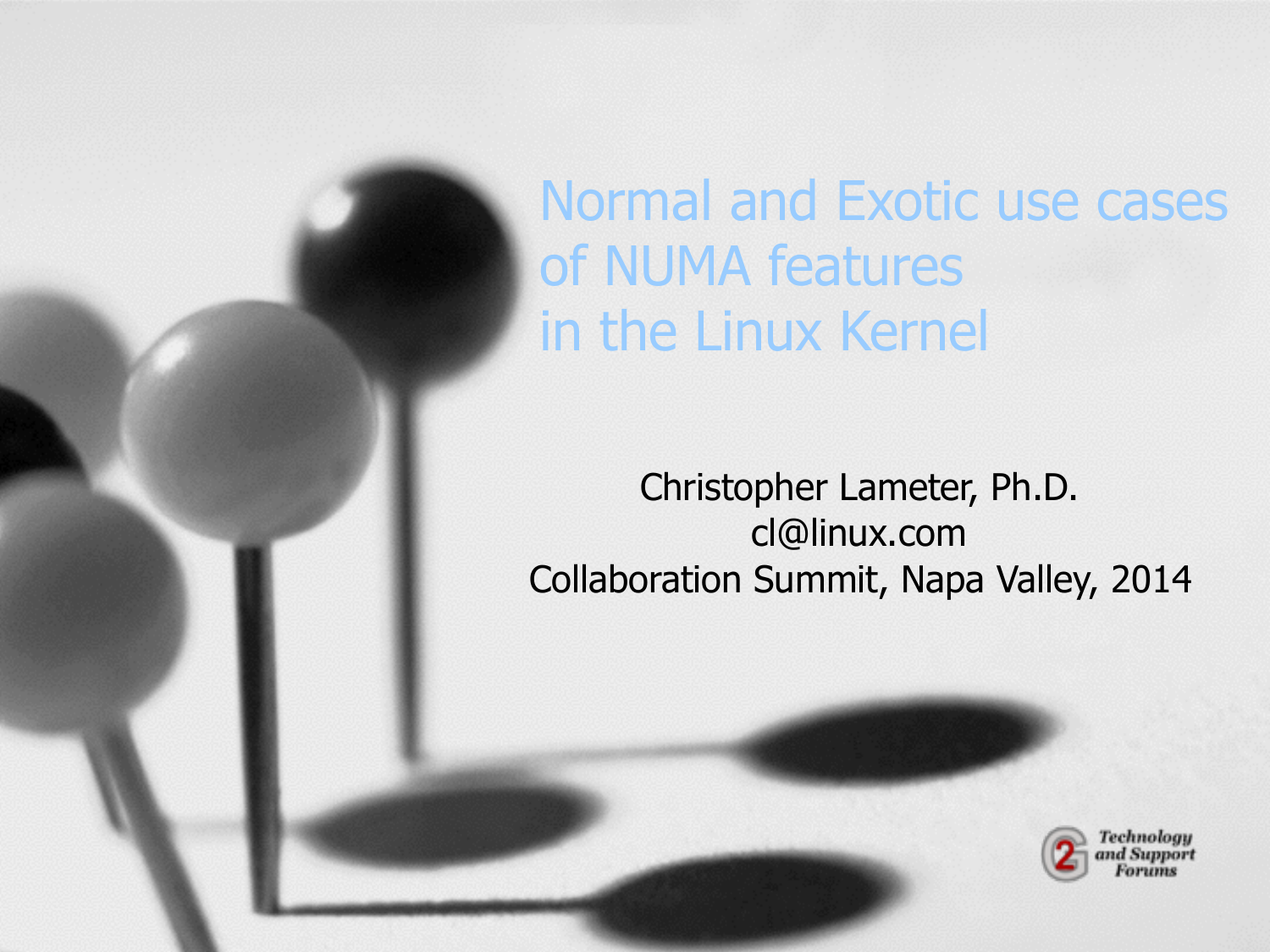#### Non Uniform Memory access in the Linux Kernel

• Memory is segmented into nodes so that applications and the operating system can **"place"** memory there.

## • Regular uses

Nodes have local processors and the system optimizes memory to be "local" to the processing. This may be automated (see the next talk on Autonuma) or manually configured through system tools and/or system calls of the application.

#### **Exotic uses**

Nodes may not have local processors, nodes may have other memory characteristics than just latency differences of regular memory. NVRAM, High Speed caches, Multiple nodes per real memory segments, central large node. Supports special innovative features.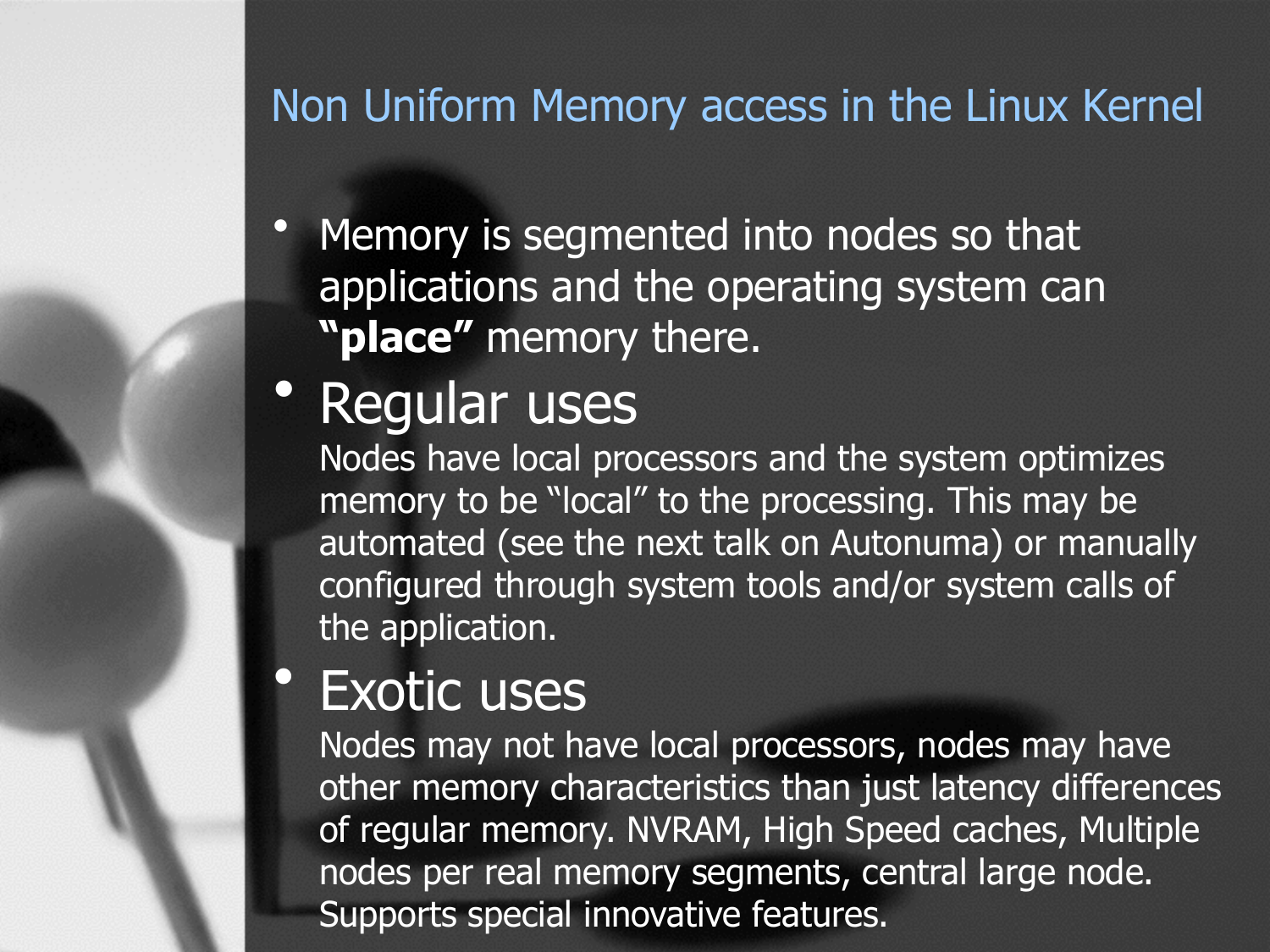## Characteristics of Regular NUMA

- Memory is placed local to the processes accessing the data in order to improve performance.
- If computations or data requirements are beyond the capacity of a single NUMA node then data and processing need to be spread out.
- Interleaving to spread memory structures
- Balancing access to data over the available processors on multiple nodes.
- Automated by the NUMA autobalancer in newer Linux kernels otherwise manual control of affinities and memory policies is necessary for proper performance.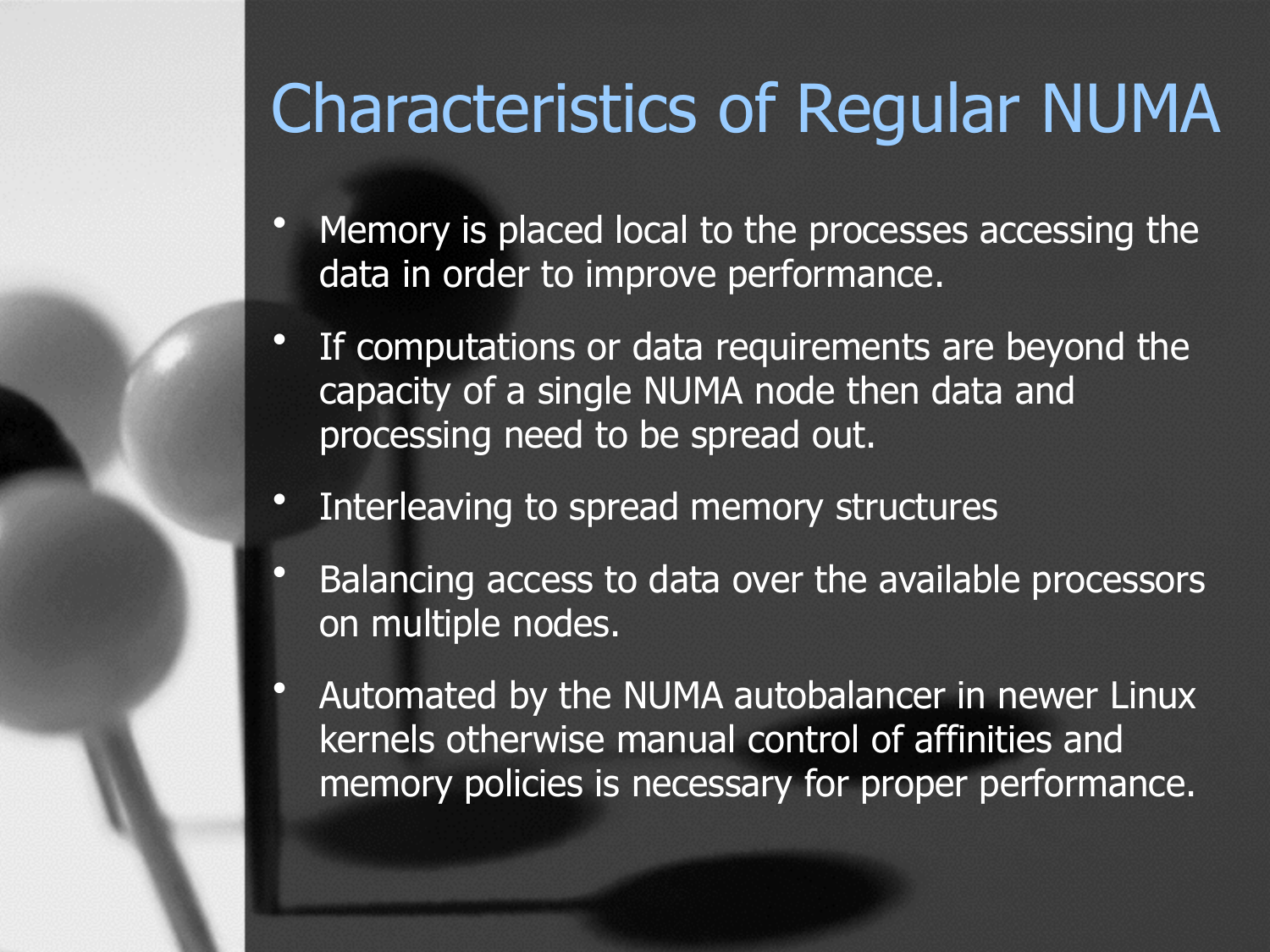#### A minimal and typical 2 node NUMA system

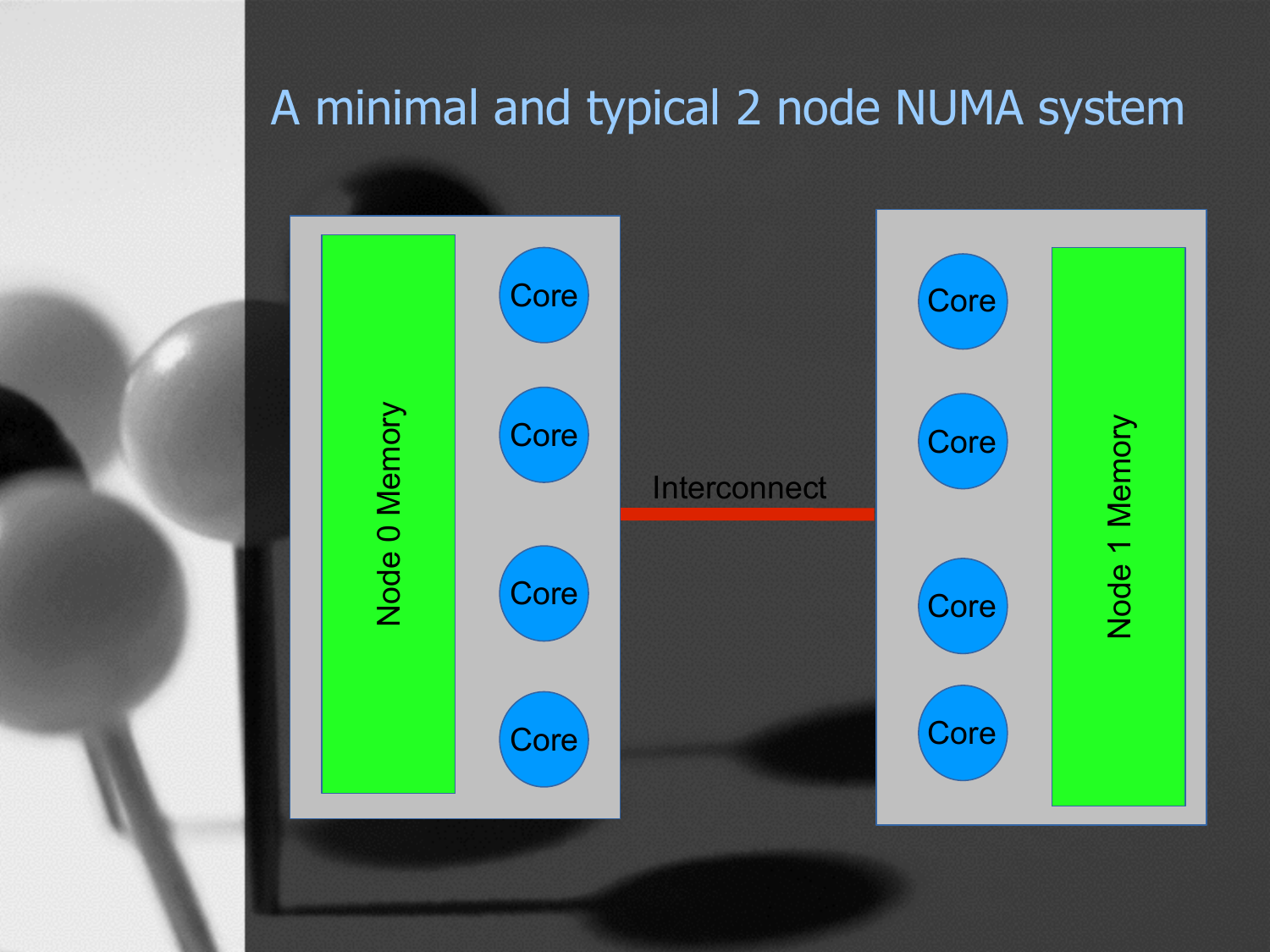## Regular NUMA use cases

- To compensate for memory latency effects due to some memory being closer to the processor than others.
- Useful to scale the VM for large amounts of memory. Memory reclaim and other processor occurs local to a node concurrent with the same actions on other nodes.
- I/O optimizations due to device NUMA effects
- Works best with a symmetric setup
	- Equal sizes of memory in each node
	- Equal number of processors
- Linux is optimized for regular NUMA and works quite well with a symmetric configuration.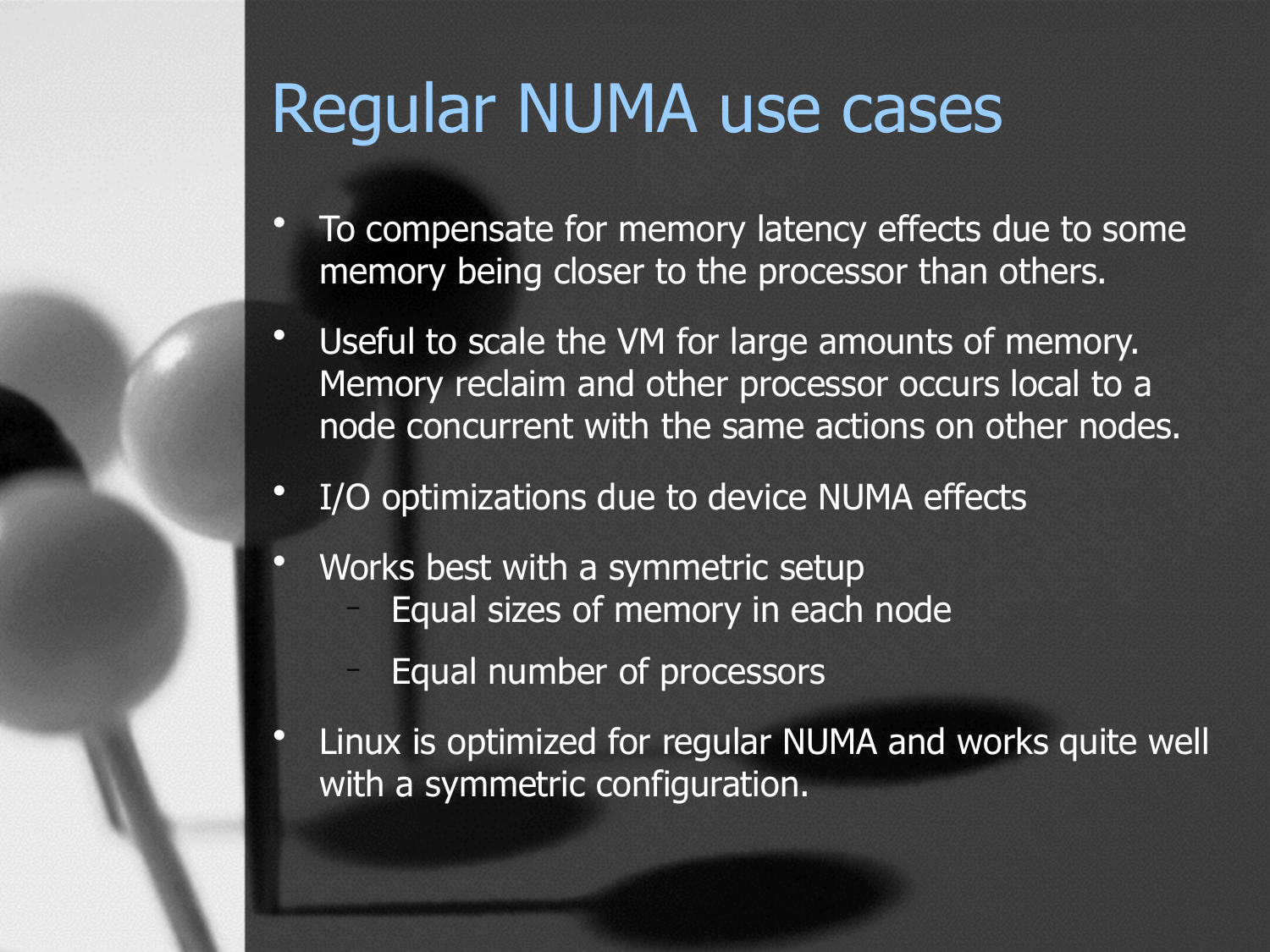#### Large Scale Regular NUMA configurations

Scale out by adding more nodes with processors and memory I/O is often only connected to the first node or nodes An element of assymmetry even in a normal NUMA hardware configuration.

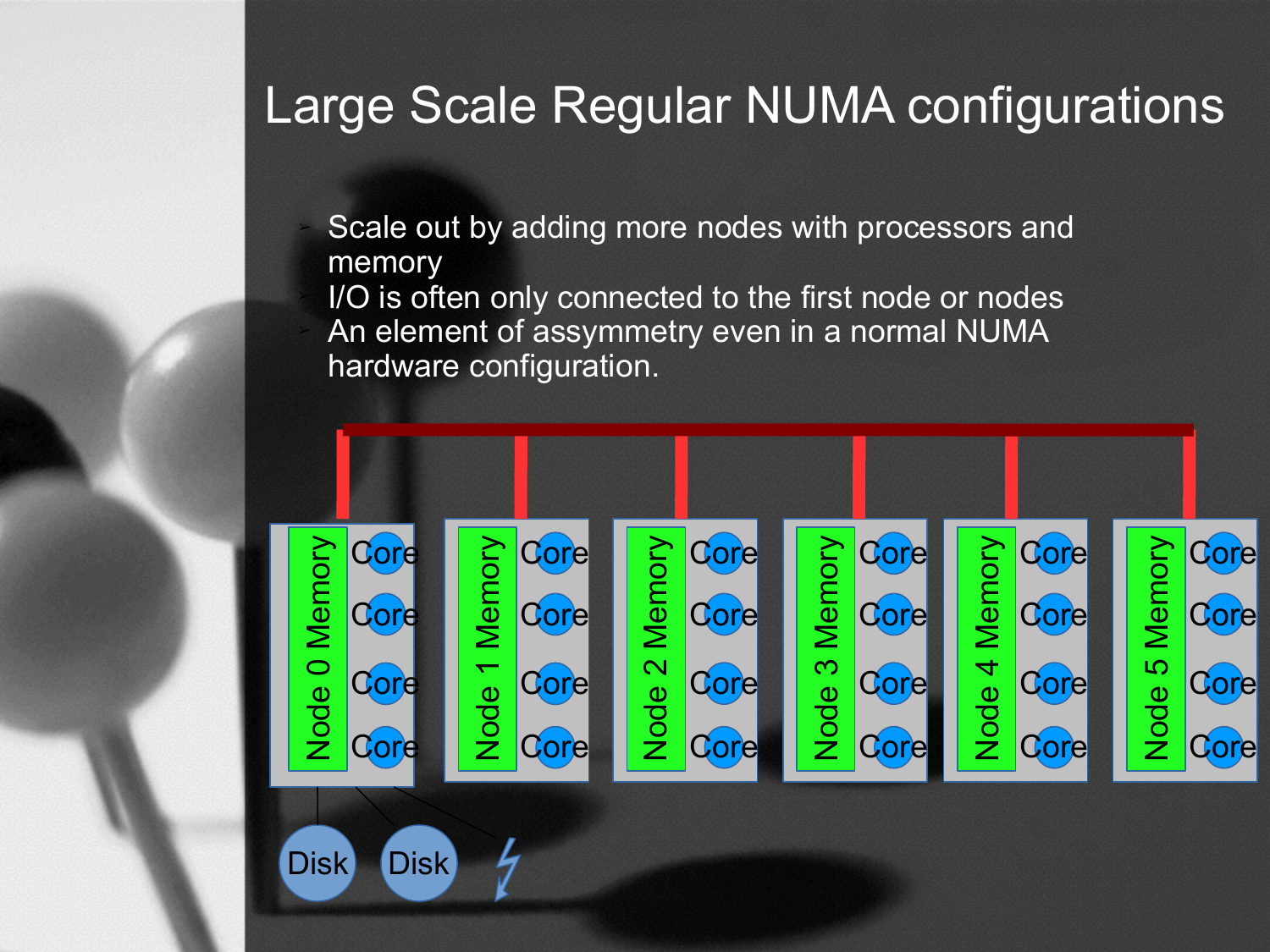## Exotic NUMA configurations

- And then people started trying to use NUMA for different things which resulted in additional challenges and IMHO strange unintended effects.
- Memory nodes. Add memory capacity without having to pay for expensive processors.
- Memoryless nodes. Add processing capacity without memory.
- Unbalanced node setups (some nodes have lots of memory, some nodes have more processors than others etc)
- Central Large Memory node. Applications all allocate from that. Only processors are grouped into NUMA nodes.
- Special High Speed nodes for data that needs to be available fast.
- Memory Segmentation for resource allocation (Google, precursor to cgroups).
- Memory hot add, hot remove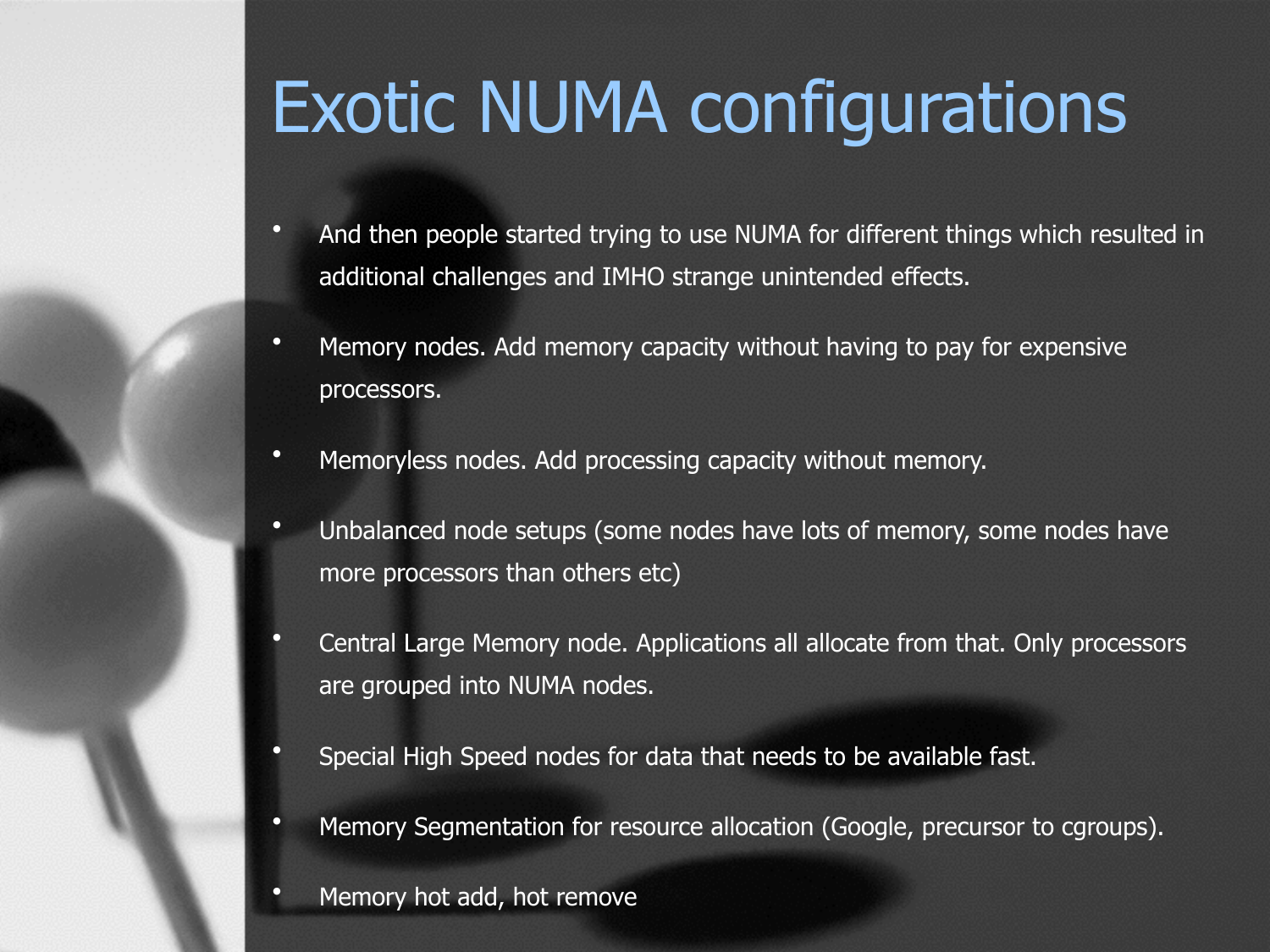### A Memory Farm to expand system capacity

➔ Nodes not populated with processors ➔ Expand the amount of memory the system supports The need to do reclaim and memory management remotely

➔ Ability to target allocations to Memory nodes Has been used to support extremely large memory capacities

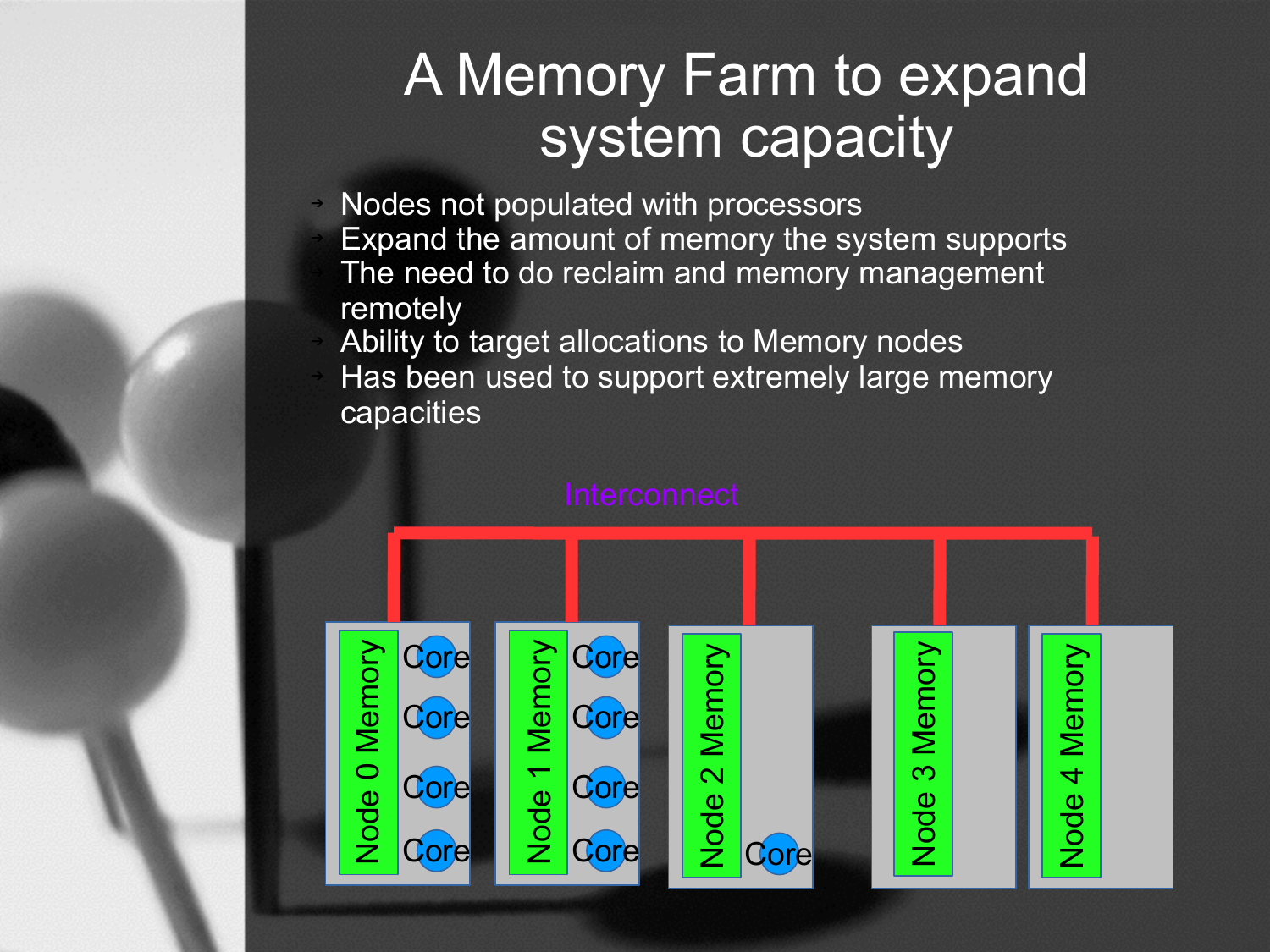## Memoryless Nodes

- ➔ Processors without memory
- ➔ Increase processing power
- ➔ Ineffective since there is no local memory

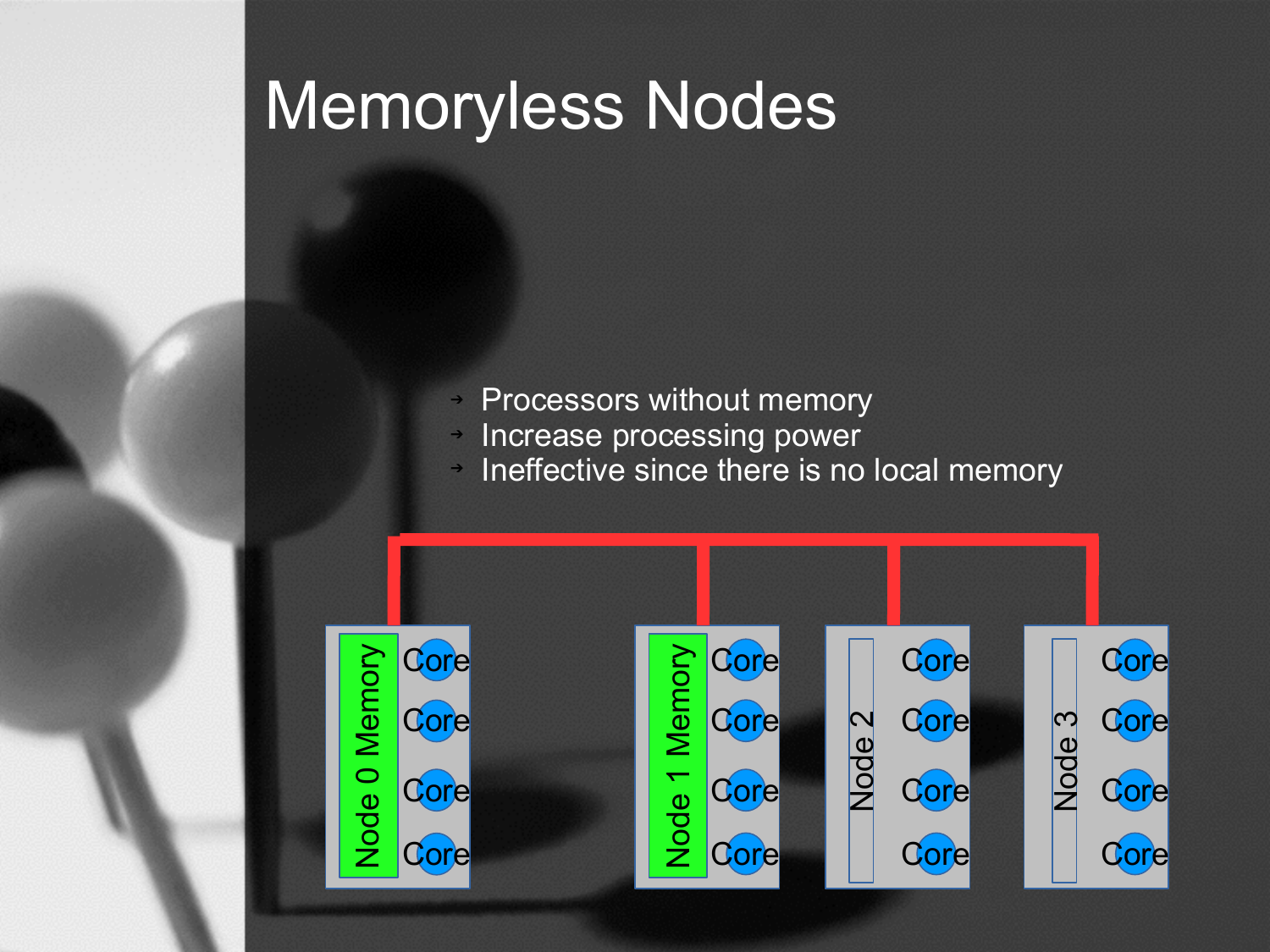## Big Memory Node Configuration

- One node with most of the memory available.
- Lots of nodes with processors
- Avoid NUMA configurations for applications. Everything on one large node.
- Maybe some small amount of memory on each node for efficiency.
- Need specialized memory configuration

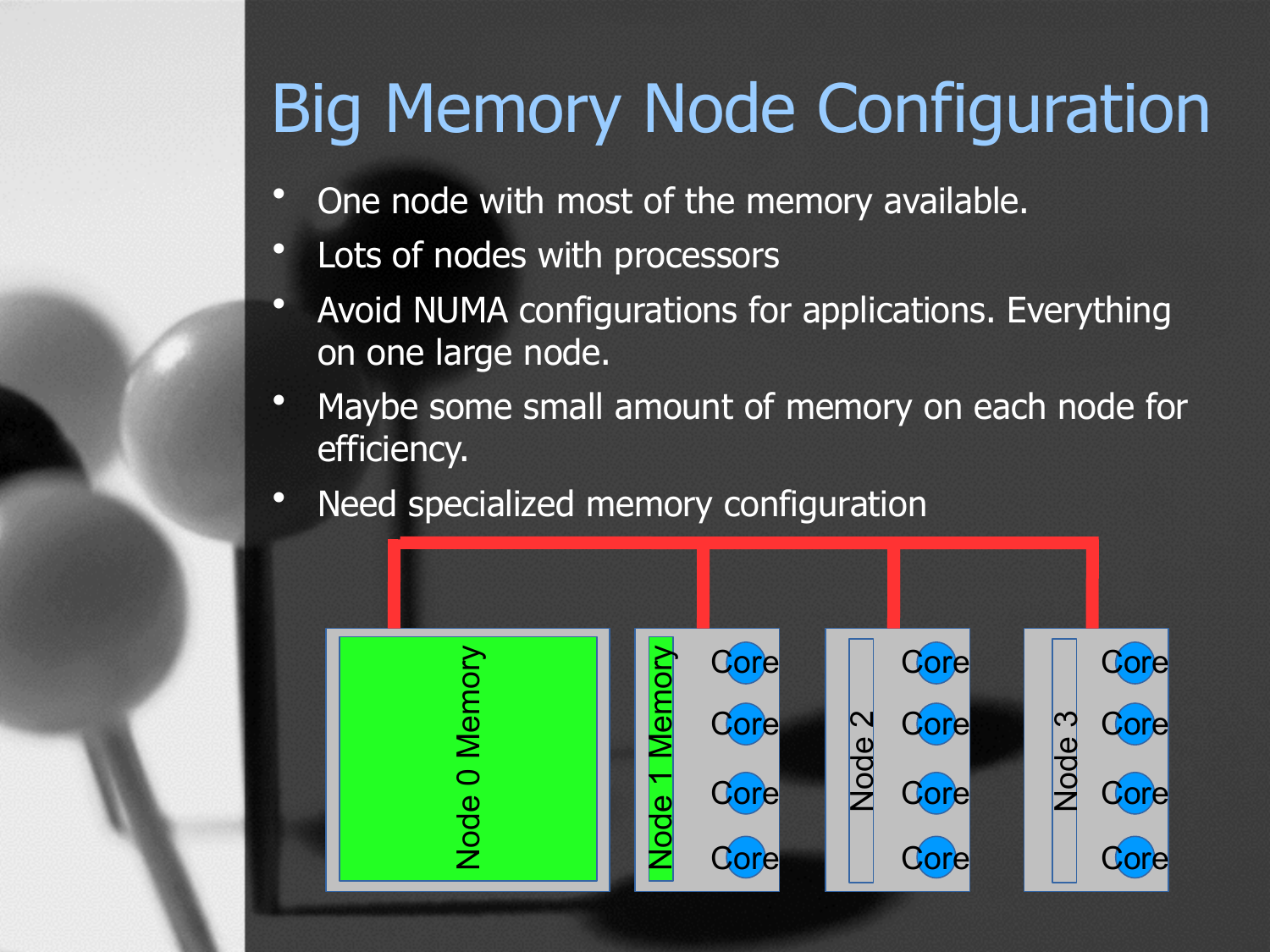# Small Fast node on the side

- For SRAM. Small capacity.
- Node is unused on boot. No local processors. Default allocs occur from Node 0.
- User manually request allocation on the SRAM node via memory policies or numactl.
- Danger of OS allocations on the node. Bring system up with the fast node down and online it when system is running. Therefore minimal OS data structures will be placed there.

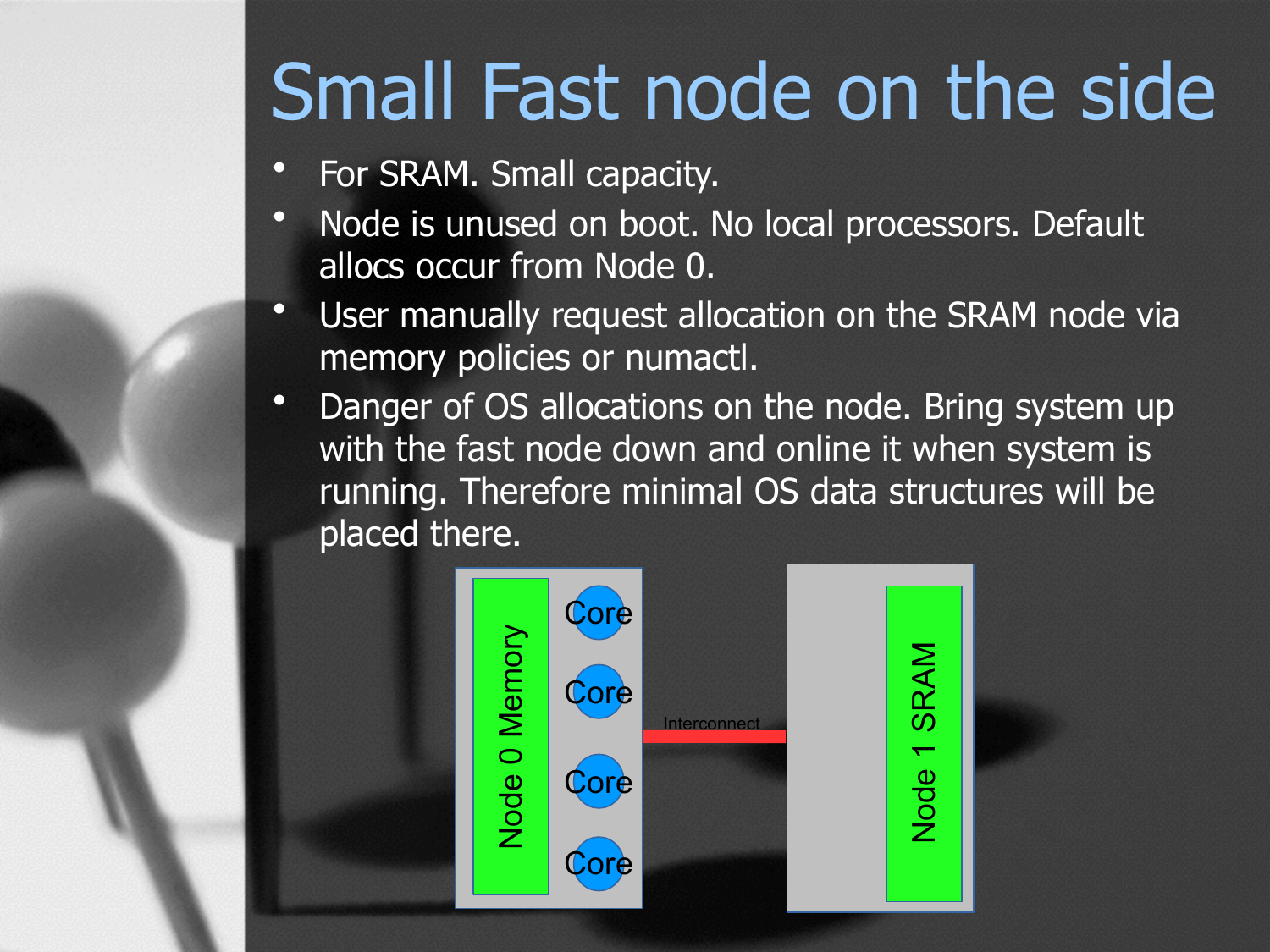## NVRAM (Future?)

- A node with information that survives the reboot process.
- Node has no processors and is brought up after boot is complete.
- Problem of avoiding the OS initialization on bootup.
- Small area for bootup and then the rest could be a raw memory device?